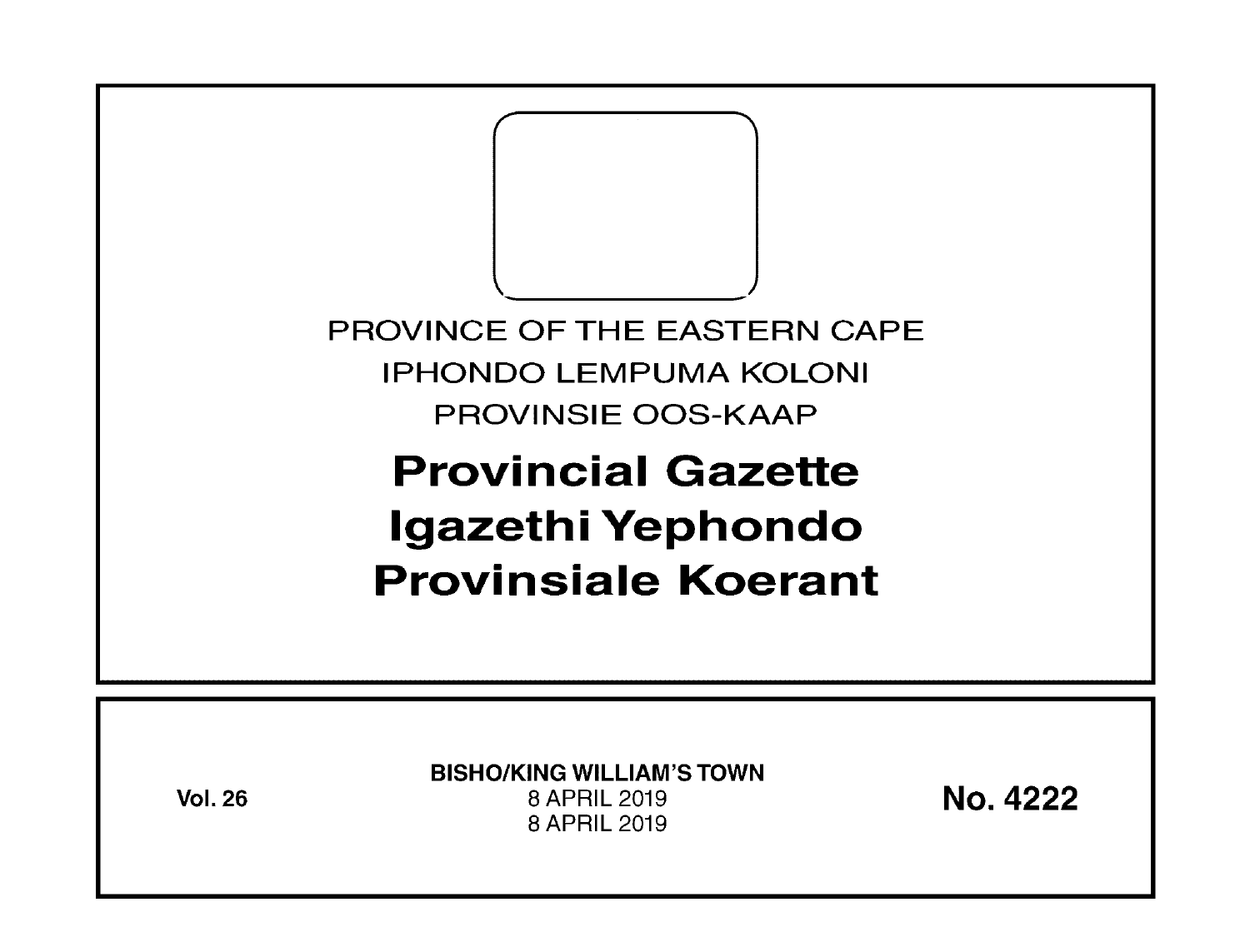# **CONTENTS**

|                |                                                                                                                                                                                                                                                                                                  | Gazette<br>No. | Page<br>No. |
|----------------|--------------------------------------------------------------------------------------------------------------------------------------------------------------------------------------------------------------------------------------------------------------------------------------------------|----------------|-------------|
|                | <b>GENERAL NOTICES • ALGEMENE KENNISGEWINGS</b>                                                                                                                                                                                                                                                  |                |             |
| 7              | Spatial Planning and Land Use Management Act (16/2013): Erf 2023, Despatch, Port Elizabeth, Eastern                                                                                                                                                                                              |                |             |
| 8              | Spatial Planning and Land Use Management Act (16/2013): Erf 576, Summerstrand, Port Elizabeth, Eastern                                                                                                                                                                                           | 4222<br>4222   | 11<br>11    |
| 9              | Spatial Planning and Land Use Management Act (16/2013): Erf 431, Westering, Port Elizabeth, Eastern                                                                                                                                                                                              | 4222           | 11          |
|                | <b>PROVINCIAL NOTICES • PROVINSIALE KENNISGEWINGS</b>                                                                                                                                                                                                                                            |                |             |
| 108            | Spatial Planning and Land Use Management Act (16/2013): Erf 137, Newton Park, Port Elizabeth, Eastern                                                                                                                                                                                            | 4222           | 11          |
| 109            | Spatial Planning and Land Use Management Act (16/2013): Erf 77, Mount Road, Port Elizabeth, Eastern                                                                                                                                                                                              | 4222           | 12          |
| 110            | Local Government: Municipal Rates Act (6/2004): Extension of period for public notice calling for inspection                                                                                                                                                                                     | 4222           | 13          |
| 111            | Local Government: Municipal Property Rates Act (6/2004): Extension of period for public notice calling for                                                                                                                                                                                       | 4222           | 14          |
|                | LOCAL AUTHORITY NOTICES . PLAASLIKE OWERHEIDS KENNISGEWINGS                                                                                                                                                                                                                                      |                |             |
| 69<br>70<br>71 | Spatial Planning and Land Use Management Act (16/2013): Erf 10109, East London<br>Spatial Planning and Land Use Management Act (16/2013): Erf 4298, Central, Port Elizabeth, Eastern Cape<br>Spatial Planning and Land Use Management Act (16/2013): Erf 2027, Despatch, Port Elizabeth, Eastern | 4222<br>4222   | 15<br>15    |
| 72             | Spatial Planning and Land Use Management Act (16/2013): Erf 8876, Despatch, Port Elizabeth, Eastern                                                                                                                                                                                              | 4222           | 15          |
| 73             | Spatial Planning and Land Use Management Act (16/2013): Erf 2026, Despatch, Port Elizabeth, Eastern                                                                                                                                                                                              | 4222<br>4222   | 15<br>16    |
| 74             | Spatial Planning and Land Use Management Act (16/2013): Erf 8876, Despatch, Port Elizabeth, Eastern                                                                                                                                                                                              | 4222           | 16          |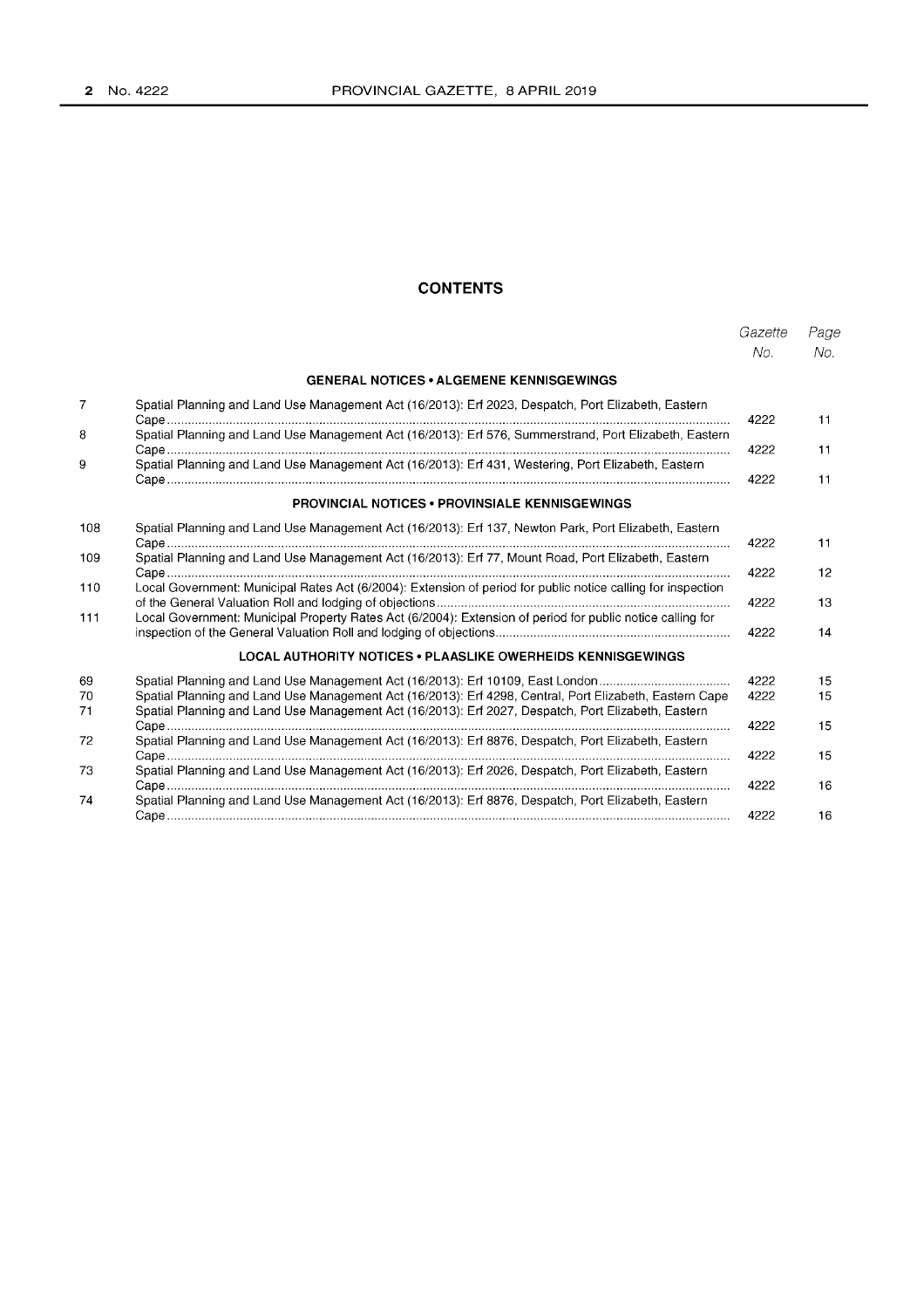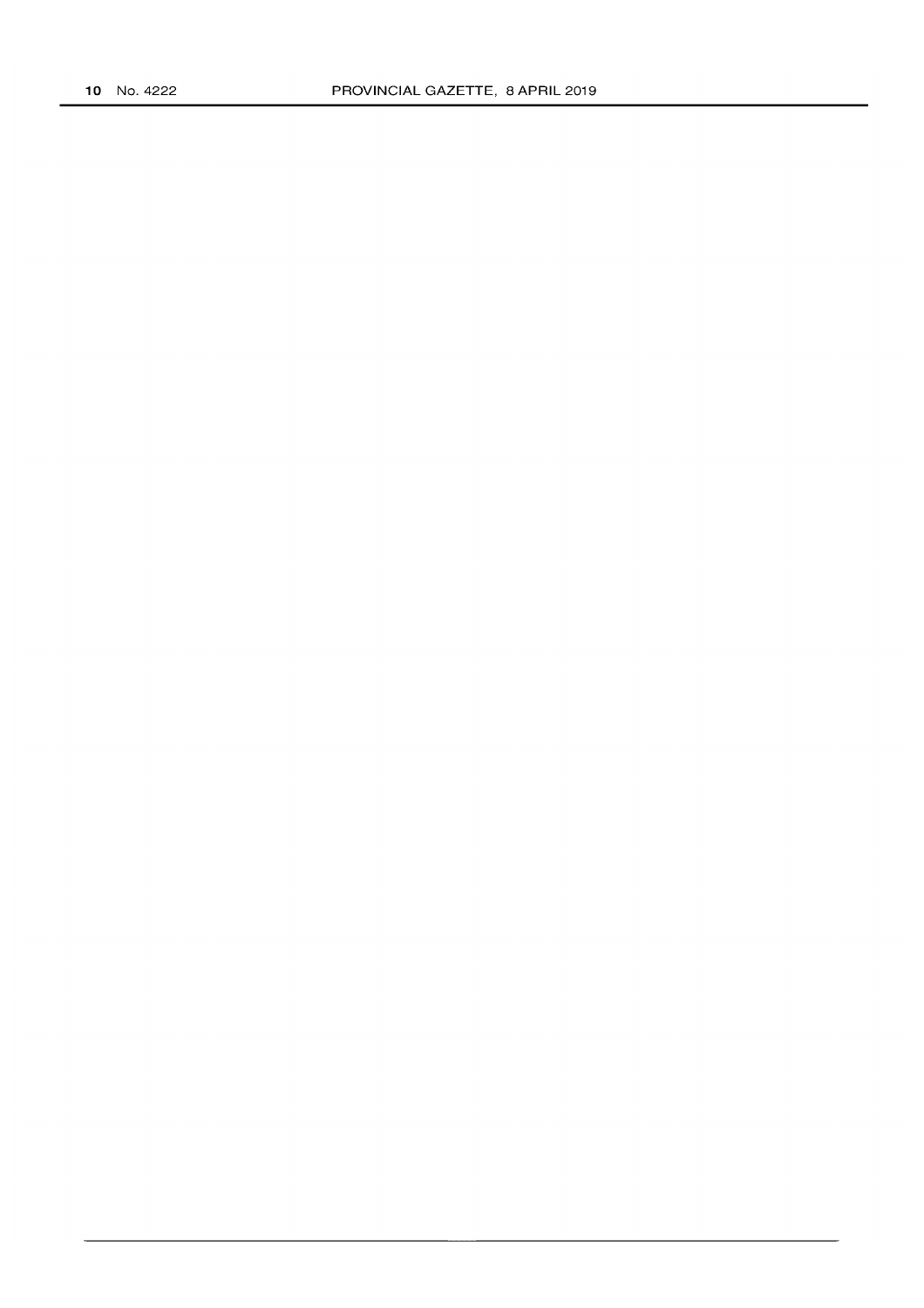# GENERAL NOTICES • ALGEMENE KENNISGEWINGS

# NOTICE 7 OF 2019

#### Nelson Mandela Bay Municipality (EASTERN CAPE)

#### Removal of Restrictions in terms of the Spatial Planning and Land Use Management Act, 2013 (Act 16 of 2013)

## ERF 2023, DESPATCH, PORT ELIZABETH, EASTERN CAPE

Under Section 47 of the Spatial Planning and Land Use Management Act, 2013 (Act 16 of 2013) and upon instructions by the Local Authority, a notice is hereby given that condition/s C. (a-e) and (g) in Deed of Transfer No. T137007/1995 applicable to Erf 2023, Despatch are hereby removed.

#### NOTICE 8 OF 2019

Nelson Mandela Bay Municipality (EASTERN CAPE)

Removal of Restrictions in terms of the Spatial Planning and Land Use Management Act, 2013 (Act 16 of 2013)

ERF 576, SUMMERSTRAND, PORT ELIZABETH, EASTERN CAPE

Under Section 47 of the Spatial Planning and Land Use Management Act, 2013 (Act 16 of 2013) and upon instructions by the Local Authority, a notice is hereby given that condition C5(a), (b), (c), (d) and D(2) in Deed of Transfer No.: *T37606/2004*  applicable to Erf 576 is hereby removed.

#### NOTICE 9 OF 2019

Nelson Mandela Bay Municipality (EASTERN CAPE)

Removal of Restrictions in terms of the Spatial Planning and Land Use Management Act, 2013 (Act 16 of 2013)

#### ERF 431, WESTERING, PORT ELIZABETH, EASTERN CAPE

Under Section 47 of the Spatial Planning and Land Use Management Act, 2013 (Act 16 of 2013) and upon instructions by the Local Authority, a notice is hereby given that condition B.4(a), (b), (c), and (d) in Deed of Transfer No.: *T31828/1983*  applicable to Erf 431 is hereby removed.

# PROVINCIAL NOTICES • PROVINSIALE KENNISGEWINGS

# PROVINCIAL NOTICE 108 OF 2019

Nelson Mandela Bay Municipality (EASTERN CAPE)

Removal of Restrictions in terms of the Spatial Planning and Land Use Management Act,2013 (Act 16 of 2013)

ERF 137 NEWTON PARK, PORT ELIZABETH, EASTERN CAPE.

Under Section 47 of the Spatial Planning and Land Use Management Act, 2013 (Act 16 of 2013) and upon instructions by the Local Authority, notice is hereby given that conditions A, and C. 1, 3,4,6,7,8,9 and 10 in Deed of Transfer Number 130532/2017 and any subsequent Deed applicable to Erf 137 Newton Park, Port Elizabeth, are hereby removed.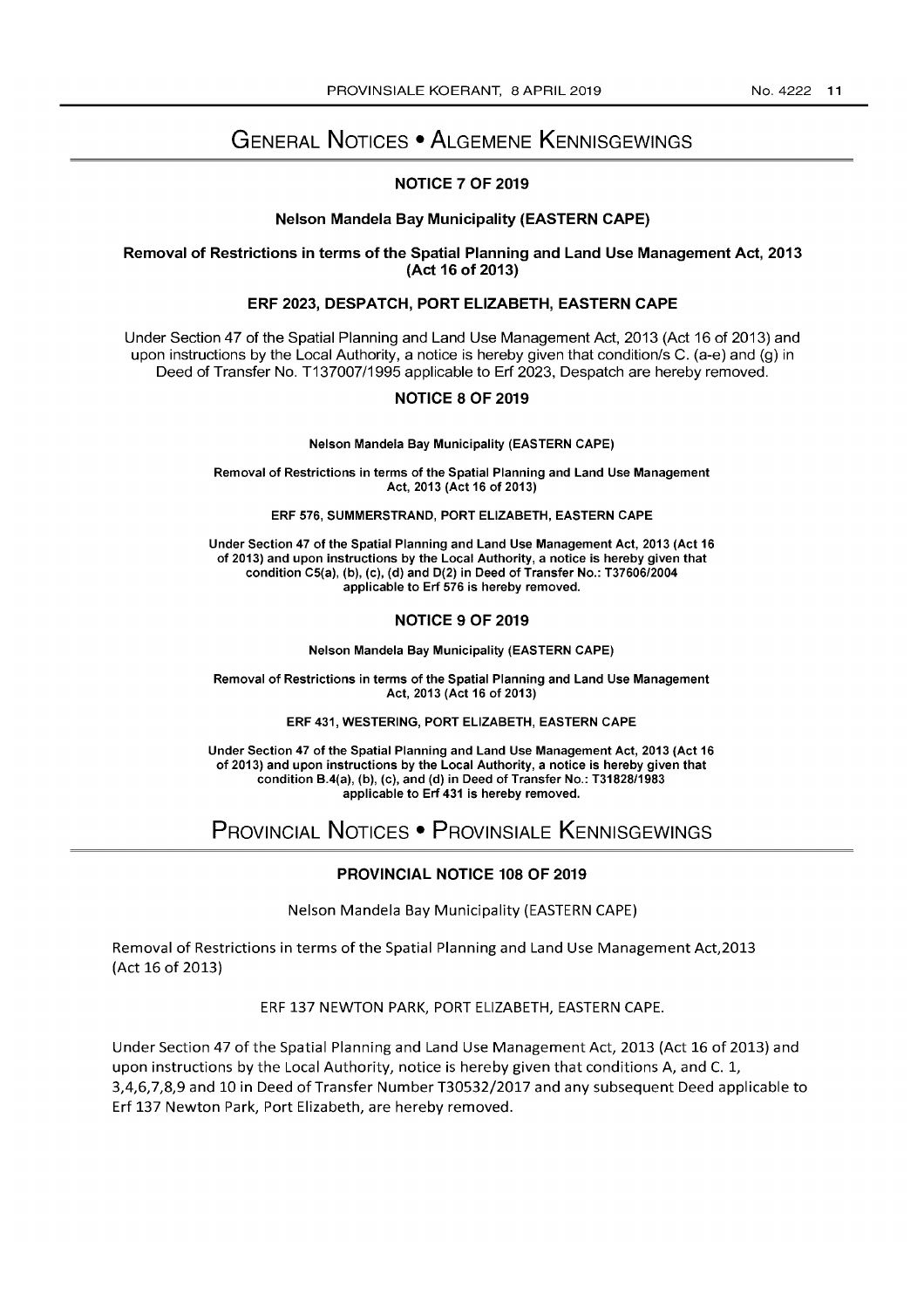# **PROVINCIAL NOTICE 109 OF 2019**

#### **Nelson Mandela Bay Municipality (EASTERN CAPE)**

#### **Removal of Restrictions in terms of the Spatial Planning and Land Use Management Act, 2013 (Act 16 of 2013)**

# **ERF 77, MOUNT ROAD, PORT ELIZABETH, EASTERN CAPE**

Under Section 47 of the Spatial Planning and Land Use Management Act, 2013 (Act 16 of 2013) and upon instructions by the Local Authority, a notice is hereby given that condition/s B. (a -d) and (f) in Deed of Transfer No. T8002/2007 applicable to **Erf** 44, Mount Road are hereby removed.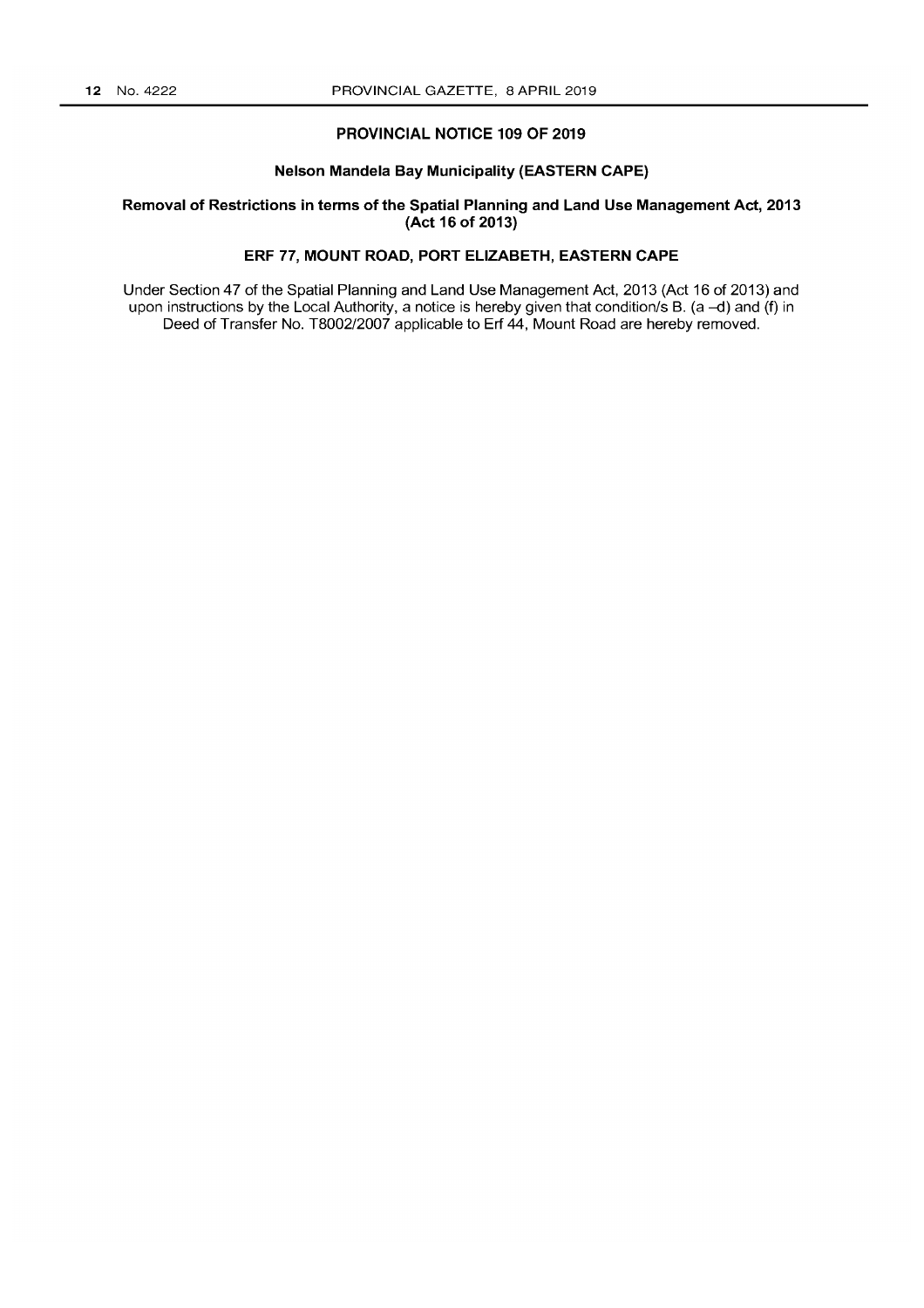### **PROVINCIAL NOTICE 110 OF 2019**



# **EXTENSION OF PERIOD FOR PUBLIC NOTICE CALLING FOR INSPECTION OF THE GENERAL VALUATION ROLL AND LODGING OF OBJECTIONS.**

Notice is hereby given in terms of section 49(1) (a)(i)(ii) read together with section 78 (2) of the Local Government: Municipal Property Rates Act, 2004 (Act NO.6 of 2004) , herein after referred to as the "Act", that the General Valuation Roll effective for the financial years 2019 to 2024 is open for public inspection in the designated areas of the Municipality as mentioned hereunder. The Roll will be open for an extended period from 20 February to 30 April 2019 and can be inspected during office hours between 08:00 to 16:00 from Monday to Thursday and 08:00 to 15:00 on Friday.

- o Municipal Offices
- o Libraries
- o Municipal Website: www.makana.gov.za

An invitation is hereby made in terms of section 49(1) (a)(i)(ii) of the Act, that any owner of property or other person who so desires should lodge an objection with the Municipal Manager in the prescribed manner in respect of any matter reflected in or omitted from the Valuation Roll within the above-mentioned period.

Attention is specifically drawn to the fact that in terms of section 50(2) of the Act, an objection must be in relation to a specific individual property and not against the Valuation Roll as such.

Forms for the lodging of an objection are available at the following address, Municipal Offices: 86 High Street, Makhanda / Grahamstown.

The complete prescribed objection forms must be returned to the same address as indicated above **before 16:00 on the closing date of 30<sup>th</sup> April 2019**, please note that objections lodged after the closing date will not be considered.

For further details and enquires please contact Ms Gcobisa Stuurman at 046 603 6009 / 6111 or email: GcobisaStuurman@makana.gov.za

**MAMENE MUNICIPAL MANAGER**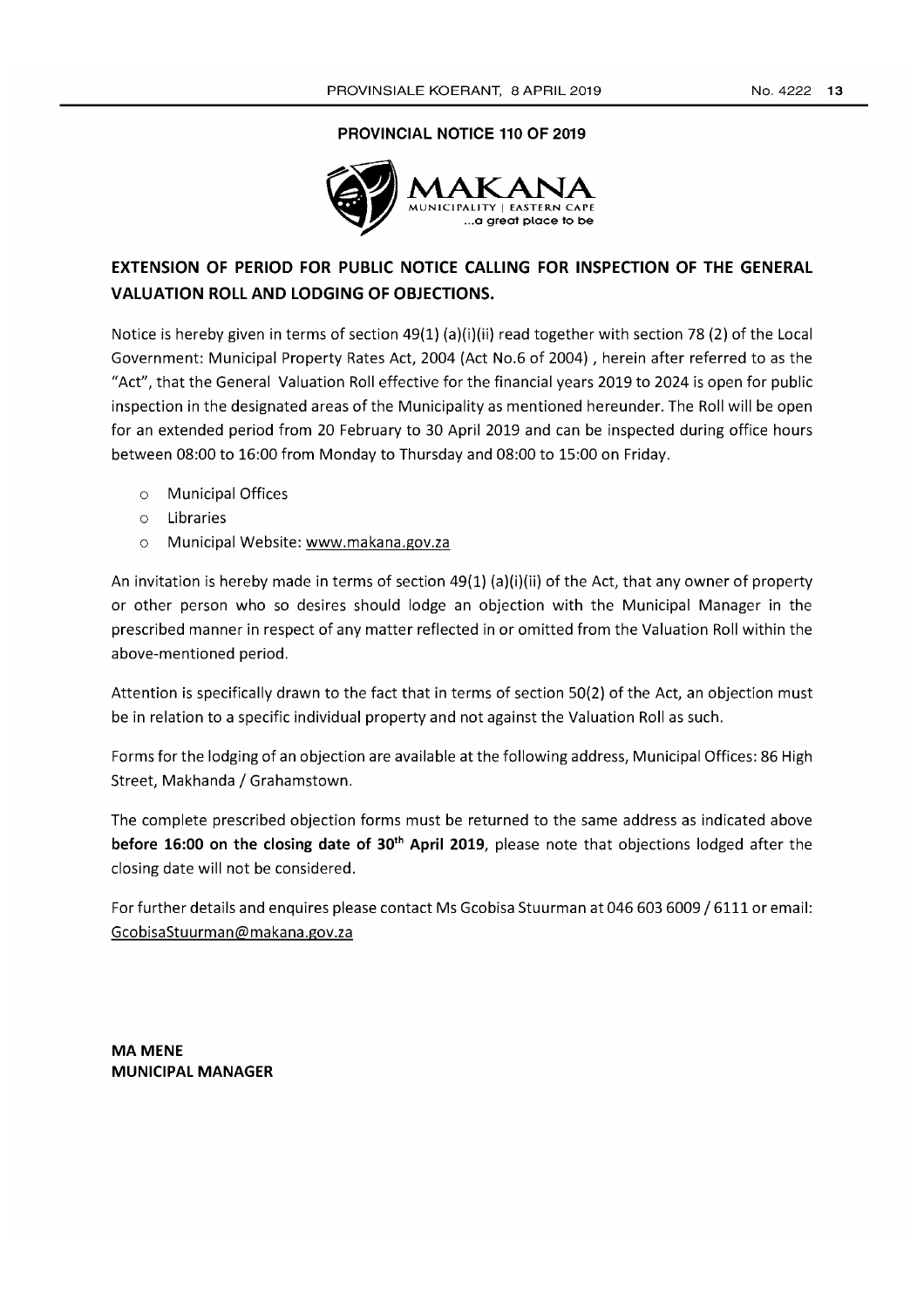# **PROVINCIAL NOTICE 111 OF 2019**



# **EXTENSION OF PERIOD FOR PUBLIC NOTICE CALLING FOR INSPECTION OF THE GENERAL VALUATION ROLL AND LODGING OF OBJECTIONS.**

Notice is hereby given in terms of section 49(1) (a)(i)(ii) read together with section 78 (2) of the Local Government: Municipal Property Rates Act, 2004 (Act No.6 of 2004), herein after referred to as the "Act", that the General Valuation Roll effective for the financial years 2019 to 2024 is open for public inspection in the designated areas of the Municipality as mentioned hereunder. The Roll will be open for an extended period from 20 February to 30 April 2019 and can be inspected during office hours between 08:00 to 16:00 from Monday to Thursday and 08:00 to 15:00 on Friday.

- o Municipal Offices
- o Libraries
- o Municipal Website: www.makana.gov.za

An invitation is hereby made in terms of section  $49(1)$  (a)(i)(ii) of the Act, that any owner of property or other person who so desires should lodge an objection with the Municipal Manager in the prescribed manner in respect of any matter reflected in or omitted from the Valuation Roll within the above-mentioned period.

Attention is specifically drawn to the fact that in terms of section 50(2) of the Act, an objection must be in relation to a specific individual property and not against the Valuation Roll as such.

Forms for the lodging of an objection are available at the following address, Municipal Offices: 86 High Street, Makhanda / Grahamstown.

The complete prescribed objection forms must be returned to the same address as indicated above **before 16:00 on the closing date of 30th April 2019,** please note that objections lodged after the closing date will not be considered.

For further details and enquires please contact Ms Gcobisa Stuurman at 0466036009/6111 or email: GcobisaStuurman@makana.gov.za

**MAMENE MUNICIPAL MANAGER**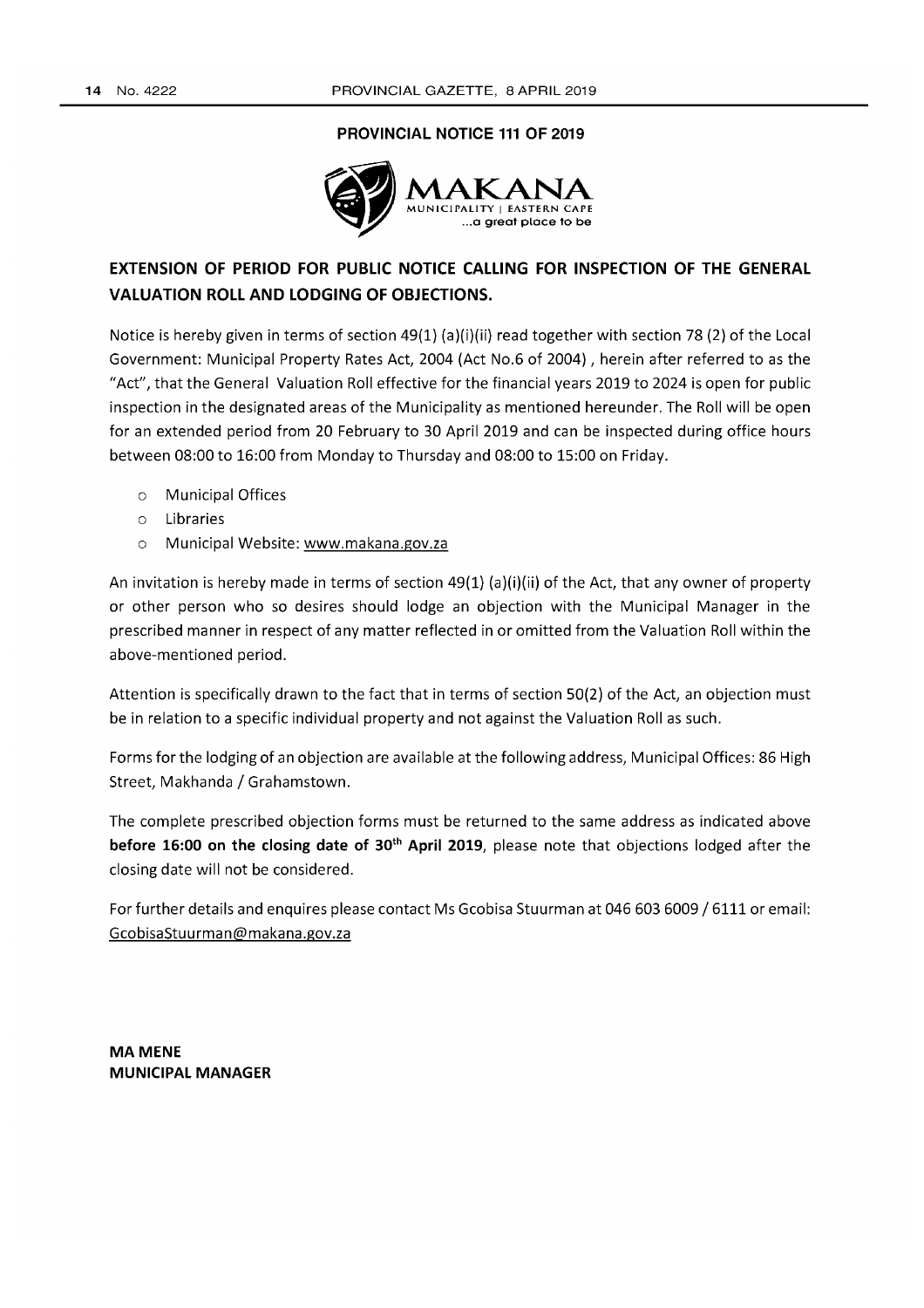# LOCAL AUTHORITY NOTICES • PLAASLIKE OWERHEIDS KENNISGEWINGS

# LOCAL AUTHORITY NOTICE 69 OF 2019

Buffalo City Metropolitan Municipality (EASTERN CAPE)

Removal of Restrictions in terms of the Spatial Planning and Land Use Management Act 2013 (Act 16 of 2013) and the Buffalo City Metropolitan Municipality Spatial Planning and Land Use Management By-Law (2016).

ERF 10109, EAST LONDON (39 IRVINE ROAD, BONNIE DOON).

Under Section Section 47(1) of the Spatial Planning and Land Use Management Act 2013 (Act 16 of 2013) read with Section 59 of the Buffalo City Metropolitan Municipal Spatial Planning & Land Use Management Bylaw of 2016 and upon instructions of the Local Authority a notice is hereby given that conditions B. (3) (d) found in Deed of Transfer No.1881/2015 pertaining to Erf 10109 East London is hereby removed.

# LOCAL AUTHORITY NOTICE 70 OF 2019

#### Nelson Mandela Bay Municipality (EASTERN CAPE)

### Removal of Restrictions in terms of the Spatial Planning and Land Use Management Act, 2013 (Act 16 of 2013)

# ERF 4298, CENTRAL, PORT ELIZABETH, EASTERN CAPE

Under Section 47 of the Spatial Planning and Land Use Management Act, 2013 (Act 16 of 2013) and upon instructions by the Local Authority, a notice is hereby given that condition/s I.B.in Deed of Transfer No. T11 026/2015 applicable to Erf 4298, Central are hereby removed.

# LOCAL AUTHORITY NOTICE 71 OF 2019

#### Nelson Mandela Bay Municipality (EASTERN CAPE)

#### Removal of Restrictions in terms of the Spatial Planning and Land Use Management Act, 2013 (Act 16 of 2013)

# ERF 2027, DESPATCH, PORT ELIZABETH, EASTERN CAPE

Under Section 47 of the Spatial Planning and Land Use Management Act, 2013 (Act 16 of 2013) and upon instructions by the Local Authority, a notice is hereby given that condition/s F. (a-d) in Deed of Transfer No. T18/2011 applicable to Erf 2027, Despatch are hereby removed.

# LOCAL AUTHORITY NOTICE 72 OF 2019

#### Nelson Mandela Bay Municipality (EASTERN CAPE)

#### Removal of Restrictions in terms of the Spatial Planning and Land Use Management Act, 2013 (Act 16 of 2013)

# ERF 8876, DESPATCH, PORT ELIZABETH, EASTERN CAPE

Under Section 47 of the Spatial Planning and Land Use Management Act, 2013 (Act 16 of 2013) and upon instructions by the Local Authority, a notice is hereby given that condition/s D.(i), (iv) and (v) in Deed of Transfer No. T59358/2011 applicable to Erf 8876, Despatch are hereby removed.